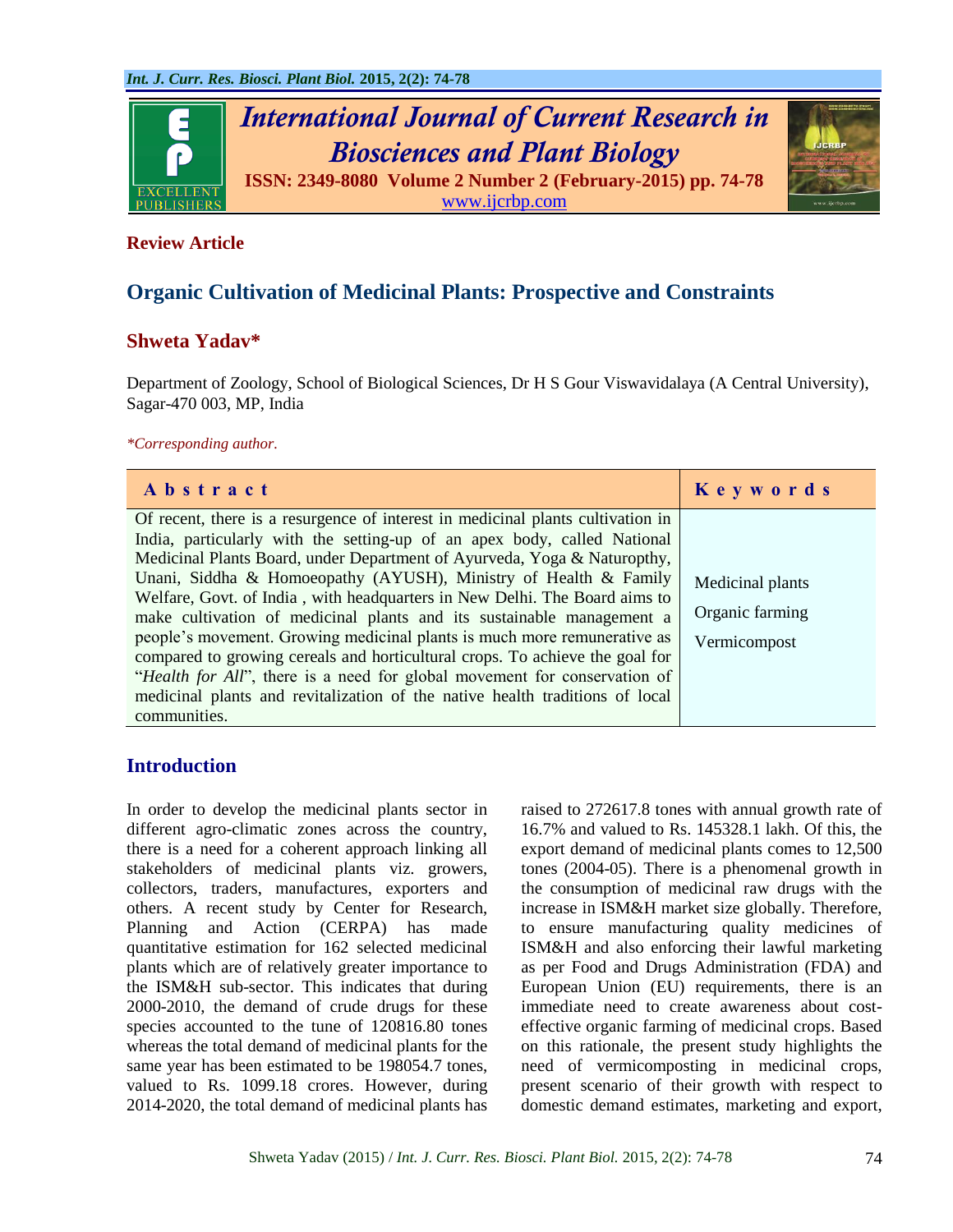constraints identified in organic farming, vermitechnology, and problem in medicinal plants cultivation in the country (Singh and Shweta, 2012; Zafar Ali and Shweta, 2009a, b, c, d).

#### **Important cultivated medicinal plants in India**

National Medicinal Plants Board, India has identified 32 medicinal species in the first instance for development and cultivation at national level. These include Amla (*Emblica officinalis* Gaertin); Ashoka (*Saraca asoca* (Roxb. de Wilde); Ashwagandha (*Withania somnifera* (L.) Dunal); Atees (*Aconitum heterophyllum* Wall. Ex Royle); Bael (*Aegal marmelos* (L.) Corr.); Bhumi amlaki (*Phyllanthus amarus* Schum & Thonn.); Brahmi (*Bacopa monnieri* (L.) Pennell); Chandan (*Santalum album* L.) Chirata (*Swertia chirata* Buch-Ham.); Daruhaldi (*Berberis aristata* D.C.); Giloe (*Tinospora cordifolia* Miers,); Gudmar (*Gymnema sylvestre* R., Br.); Guggal (*Commiphora wightii* (Arn.) Bhandari; Isabgol (*Plantago ovata* Forst,) Jatamansi (*Nardostachys jatamansi* DC.); Kalihari (*Golriosa superba* L.); Kalmegh (*Andrographis paniculata* Wall. Ex Ness); Kesar (*Crocus sativus* L.); Kokum (*Garcinia indica* Chois.); Kuth (*Saussurea costus* C.B. Clarke (S. lappa); Kutki (*Picrorhiza kurroa* Benth ex Royle); Makoy (*Solanum nigrum* L.); Mulethi (*Glycyrrhiza glabra* L.); Safaid Musali (*Chloraphystum borivillianum* Sant.); Pather Chur (*Coleus barbatus* Benth.); Pippali (*piper longnum* L.); Sarpgandha (*Rauwolfia serpentine* Benth. Ex Kurz); Senna (*Cassia angustifolia* Vahl); Shatavari (*Asparagus racemosus* Willd.); Tulsi (*Ocimum sanctum* L.); Vai Vidang (*Embelia ribes* Burm. f.); Vatsnabh (*Aconitum ferox* Wall.).

#### **Problems in medicinal plants cultivation**

Some present day problems needed to be addressed in medicinal plants cultivation programme include: (i) lack of proper cultivation agro practices; (ii) lack of availability of proper planting material; (iii) lack of export promotion policy; (iv) lack of market potential in system; (v) lack of organic farming; (vi) need for involvement of Government & NGOs; (vii) extensive use of pesticides; (viii) lack of proper breeding procedures; (ix) lack of proper genetic techniques; (x) lack of information for value-added products; and (xi) certified wild plants.

#### **Organic farming**

Organic farming is a system of farm design and management that seeks to create a healthy ecosystem with sustained profitability. It provides weed and pest control through mutually dependent diverse life forms, recycling of plant and animal residues, crop selection and rotation, water management, tillage and cultivation. Organic agriculture has gained international recognition as a valid alternative to conventional food production.

The increasing consciousness about health hazards on account of contamination of farm produce due to excessive use of chemical fertilizers and pesticides has provided a thrust to this form of farming. The consumers today are willing to pay a premium for environmentally responsive safe products, with the trend likely to become more pronounced in the coming years. Although the state of the organic industry differs across countries, there are clear sign of a maturation process with organic agriculture becoming the fastest growing segment in the food sector.

According to popular notion organic farming is agriculture without chemical input. But it encompasses more than. Organic farming is a farmer's movement. It works along the principles found in the nature. It is a production system, which avoids or largely excludes the use of synthetically manufactured fertilizers, pesticides, growth regulators and livestock feed additives. This system relies on legumes, green manures, crop rotation, crop residues, animal manures, bio-fertilizers, biopesticides, bio-herbicides etc. It is holistic management agricultural system, which aims at cultivation of the land in such a way that the soil is kept healthy and dynamic with biochemical and soil microbial activities related to biodiversity. The main benefits of the organic farming are:

- (i) Reduction in environmental pollution.
- (ii) Food safety.
- (iii)Control soil erosion, structure and improve fertility.
- (iv) Renewable energy unit.
- (v) Nutrient balance.
- (vi) Organic content build-up.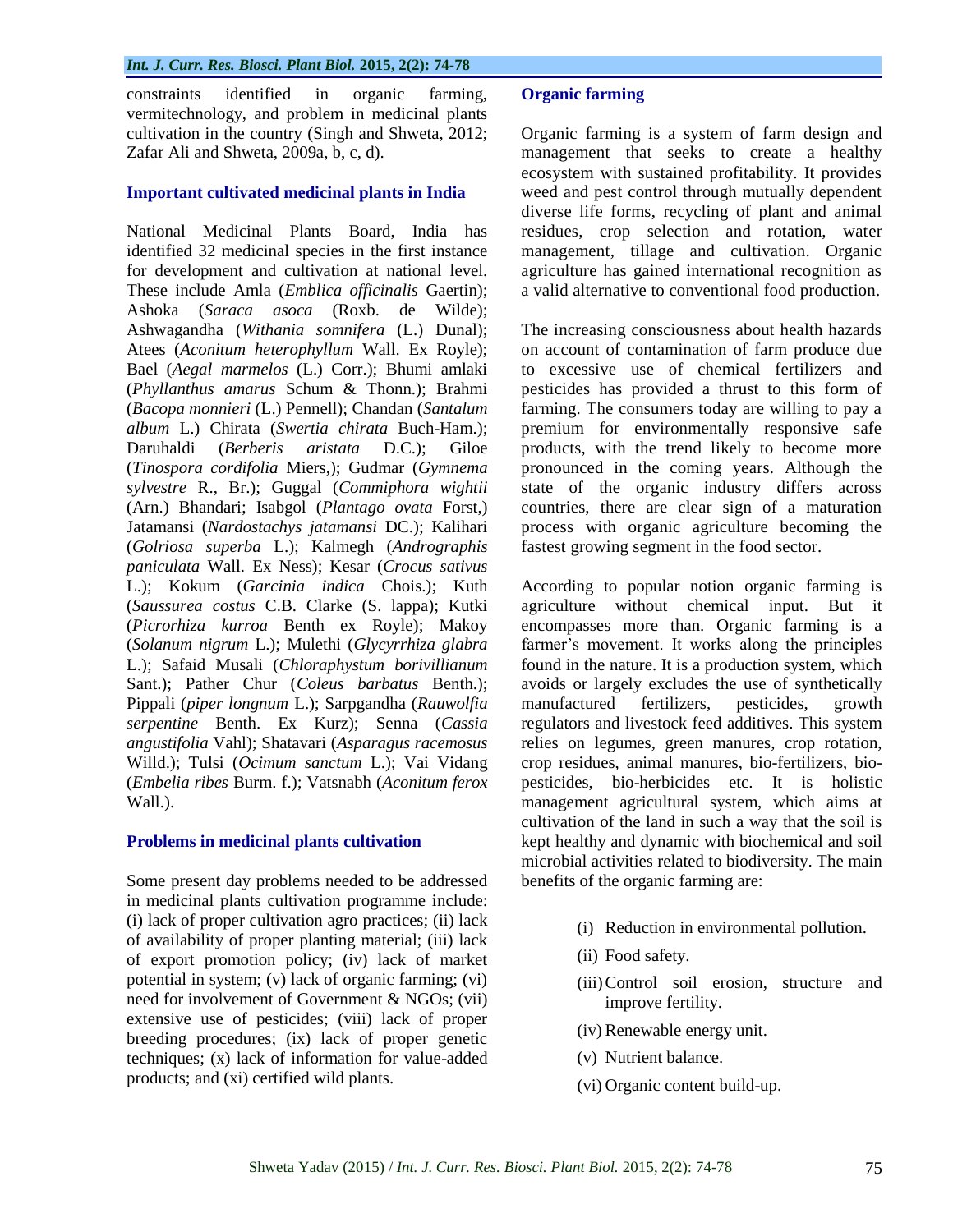## **Organic farming and medicinal plants cultivation**

Traditional medicinal plants communities have depended on plants to meet their basic needs over centuries. The pharmaceutical industry views plant wealth as a source of income. The modern medicine world perceives plants as a panacea for many ills. Despites this, there is no consolidated strategy to conserve medicinal plants in the country. Today less than 70 species of medicinal plants are reportedly under commercial cultivation.

The word "Organic" means origin from a living thing and farming with the philosophy of organic is to make production systems alive with long life. Organic farming is a holistic production management system, which promotes and enhances health of agro-ecosystem related to biodiversity, nutrient bio-cycle, and soil, biological and microbial activities. Organic farming is similar to the other sustainable farming systems e.g. perm culture, ecofarming etc. which are based on harmony with nature or near to nature approach. The only distinguished character is the certification of production in organic farming. Certification is a procedure in which certain rules and regulations have to be followed. This is necessary to obtain certificate from recognized agency. The agency certifies that the product is produced strictly with organic methods. The movement for organic agriculture was initiated by the International Federation for Organic Agriculture Movements (IFOAM), a private sector International body located in Germany. The organization was founded in 1972 by 6 organizations from 3 continents. Now IFOAM membership is growing rapidly and it is now functioning as an umbrella of organic agricultural accreditation programme with some 750 member organizations in over 120 countries including India (Shweta*,* 2014).

#### **International trade of medicinal plants**

The present global herbal market is worth about US\$ 62 billion per annum and India"s share in it is only 0.2%. The annual growth of the herbal market is about 15% and the expected global herbal market by 2050 is about US\$ 5 trillion. The task force appointed by Planning Commission of GOI in June 2005, after studying the export market has suggested fixing the target in the export of medicinal plants to the tune of Rs. 3000 crores by 2005 and Rs. 10,000 crores by 2010. This is the proper time for India to make relentless efforts to take substantial cultivation and share in the herbal market.

International trade in medicinal plants material for the production of pharmaceutical, nutraceutical and cosmeticeutical preparations is booming.

India exports crude drugs mainly to developed countries viz. USA, Germany, France, Switzerland, UK and Japan, who share between them 75 to 80 per cent of the total exports of crude drugs from India. The principal herbal drugs that have been finding a good market in foreign countries are Aconite, Aloe, Belladonna, *Acorus, Cinchona, Cassia tora, Dioscorea, Digitalis, Ephedro, Plantago, Cassia angustifolia* etc.

## **Major problems in marketing of medicinal plants**

Medicinal plants market in India is today unorganized both directly and indirectly due to the following problems:

- (i) Medicinal plants are exhaustible if overused.
- (ii) The current practice of harvesting is unsustainable and causes depletion of resource base.
- (iii) The pharmaceutical companies are also responsible for inefficient, informal and opportunistic marketing of medicinal plants.
- (iv) Absence of serious policy attention where the origin of a particular drug is assigned to more than one plant due to which adulteration is common in such cases.
- (v) Marketability of products is a crucial factor in determining the failure or success of this sector.
- (vi) A clear understanding of both the supply-side issues and the factors driving the demand and size of the medicinal plants market is a vital step towards planning for both conservation and sustainable use of these plants.
- (vii) Ensure continued availability of the basic ingredients used to address the health needs.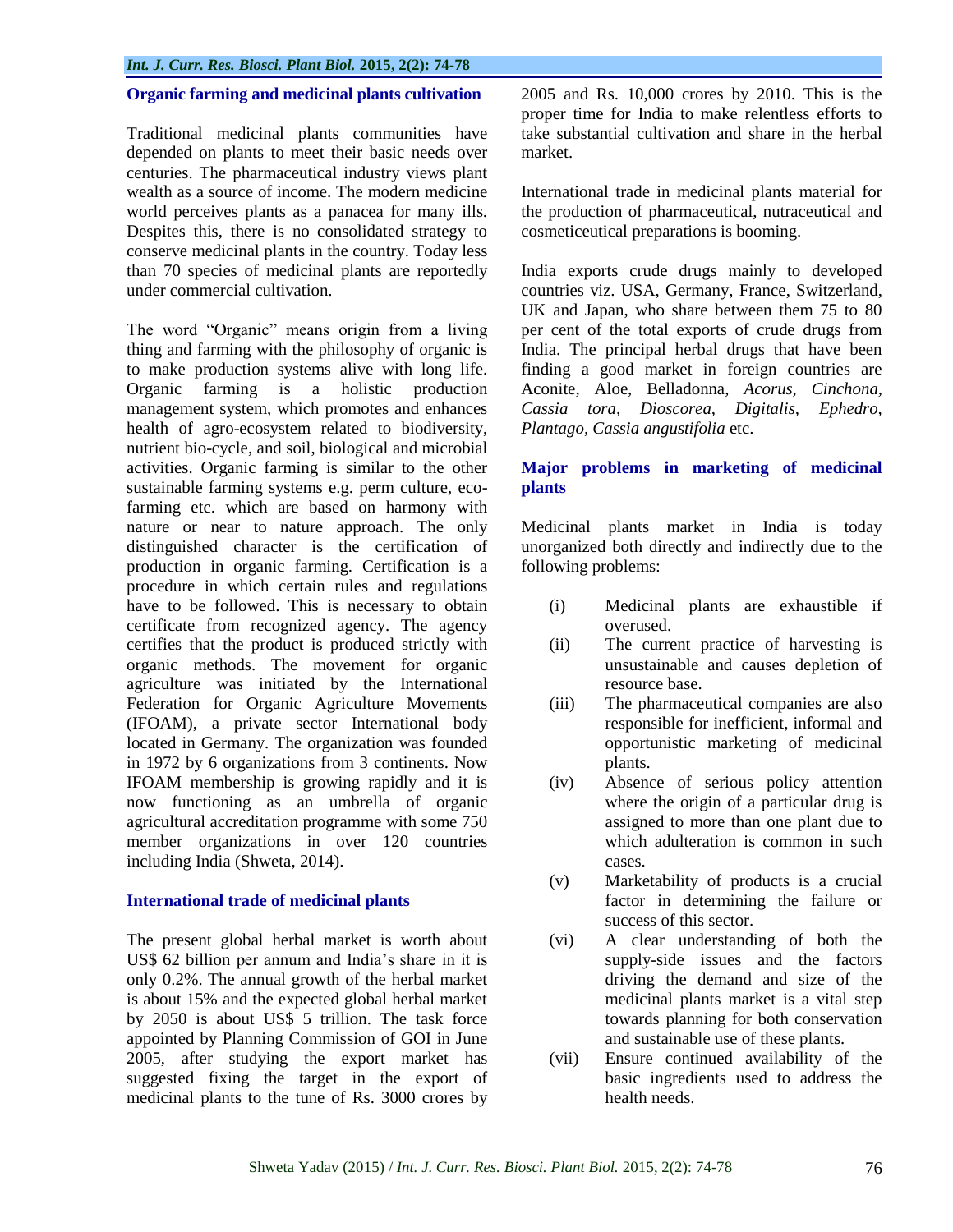- (viii) Decline of folk traditional medicines, a source of primary health care for an estimated 800 million people in the country.
- (ix) Impoverishment of rural people, who are stewards of the resource base and the holders of traditional, ecological and medical knowledge, through inequitable marketing channels.
- (x) Medicinal plants trade is inefficient, imperfect, informal and opportunistic.
- (xi) Deficient toxicology studies and standard preparations to improve the quality, efficacy and effectiveness of the traditional drugs.
- (xii) Lack of co-ordination amongst various stakeholders of medicinal plants sector such as Govt. of India (Ministry of Agriculture, Environment and Forests, ISM &H, Science and Technology, etc.) State Governments, Private traditional medicines sector, Research Institutes, NGOs, and International networks etc.

## **Why organic farming cultivation?**

Organic farming is not of recent origin in India. In ancient literature such as "*Rig-Veda*", the use of animal dung as manure was emphasized, "*Atharvaveda*" indicated the importance of green manures, which was practiced before 1000 B.C. Kautilya"s "*Arthashastra*" recorded manures like oil cakes, excreta of animals etc. Ayurvedic medicinal plants should be cultivated in organic manner has been emphasized. In the country like India where there is a large population and high demand of food grains, it is difficult to convert the country into fully organic immediately. There are several positive reasons for people to adopt organic farming practices. However, there are some reasons that people avoid organic produce like: (i) economics (ii) beliefs and (iii) lifestyle. The increased demand of medicinal plants leads for their commercial cultivation. Adoption of various agro technique such as application of fertilizers, irrigation and also the use of insecticides, herbicides, fungicides and pesticides, although increase the total production of these plants, however, the important metabolites and their byproducts are the key source of importance of medicinal plants and the indiscriminate use of fertilizers, pesticides and herbicides alter the basic metabolic pathways of these products of economic

importance and ultimately changes the basic formulation and their market value.

In the light of above facts, the use of organic manures, which are known to be eco-friendly least alter the metabolic pathways of the medicinal plants assume importance and a combination of these factors *i.e.* growing of medicinal plants under organic farming may lead to the quality maintenance or even improvement in their quality.

#### **Constraints identified in organic farming**

The identified organic farming constraints are:

- (a) Excessive cost of existing inspection and certification system which is not affordable by farmers.
- (b) Heavy metal content of urban compost.
- (c) Lack of quality assurance of organic inputs and non-availability of standards.
- (d) Limited availability of sufficient quantity of locally available inputs like farmyard manures, compost, Vermicompost etc.
- (e) Limited domestic market and lack of commodity-wise market information on domestic global demand and supply.
- (f) Non-availability of organic "*package of practice*" for all corps based on locally available inputs.
- (g) Non-awareness of farmers and NGOs on the inputs of organic farming.
- (h) Regulatory mechanism in this regard.
- (i) Risk of low production in initial years of organic farming.
- (j) Slow release of nutrients from organic source which is not matching the nutritional demand of high-yielding varieties.

#### **Vermicompost as a component of organic farming**

Organic farming is alternative agriculture or rejuvenate farming or sustainable agriculture. It aims at keeping away chemical fertilizers and pesticides and promotes the use of organic fertilizers, and organic pesticides, to rejuvenate the soil health and to combat environmental pollution. Organic fertilizers are composts, vermicomposts, green manures and bio-fertilizers. Compost and